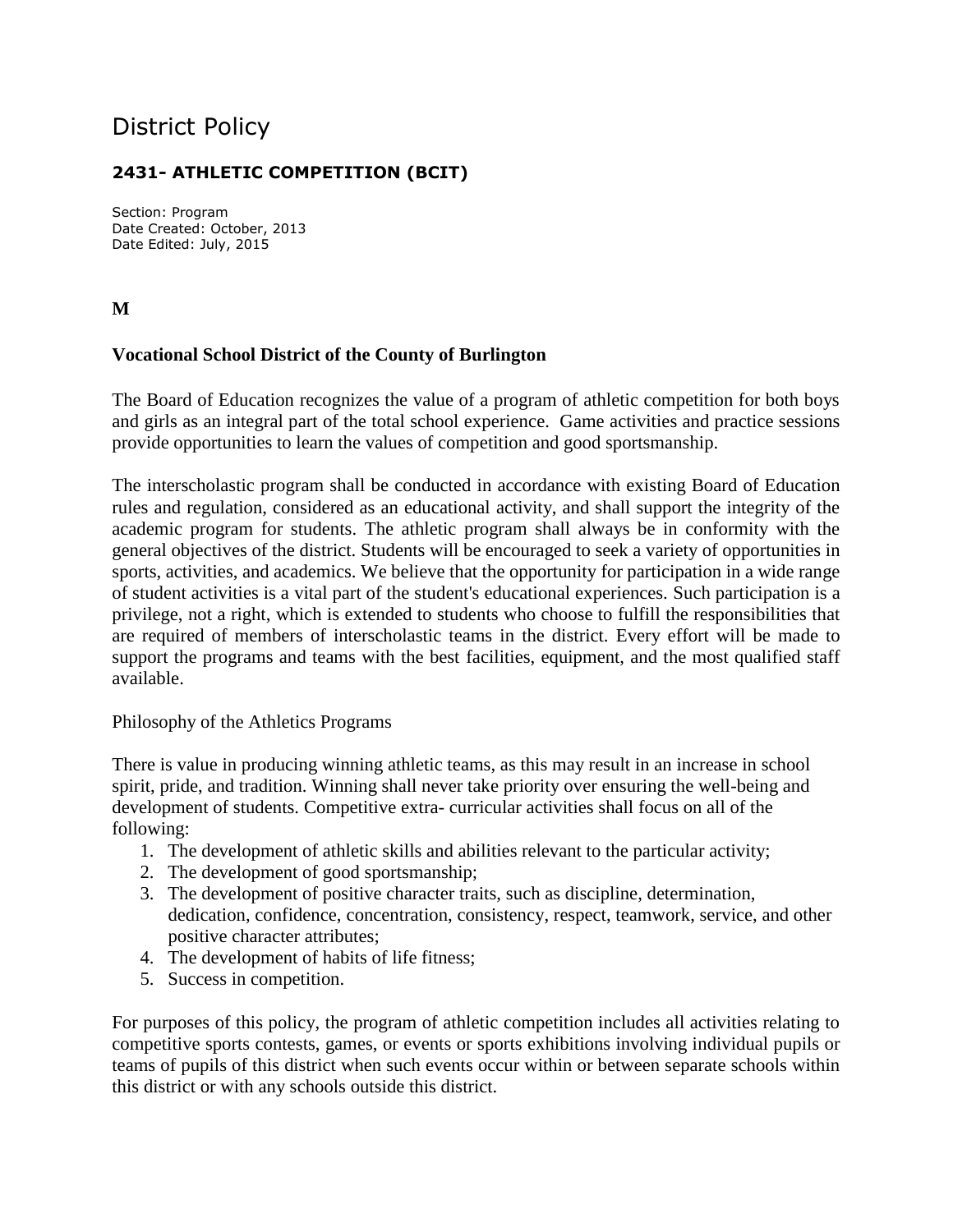### **Sportsmanship**

Instilling habits of good sportsmanship is a primary goal of athletic programs; and, all district employees shall model sportsmanlike behaviors at all times. Board of Education Policy #5570, Sportsmanship, shall be strictly adhered to at all athletic practices and events.

Athletic Directors and coaches shall encourage and require young athletes to handle themselves in a sportsmanlike way. Adults working with students shall be models of self-control and dignity for players and spectators. Uncontrollable yelling and screaming or taunting of officials/referees shall be prohibited and not tolerated. Coaches are expected to coach and direct athletes in a positive and sportsmanlike manner.

Coaches shall engage in discussions on courtesy and sportsmanlike behavior at the beginning of and throughout each season. Pupil fans shall be expected to conduct themselves in an appropriate and sportsmanlike manner per Policy #5570; violations shall be subject to discipline. Parent(s) or legal guardian(s) and other adult spectators shall also be encouraged to act as models for young people by demonstrating self-control and dignity at all athletic events.

Per Policy #5570, unsportsmanlike behavior as exhibited through verbal abuse, rude gestures, taunts, obscenities, thrown objects, etc., shall not be tolerated in pupils, staff or any persons in attendance at district athletic events or competitions. Discipline may include, but not be limited to, eviction from the competition, prevention from attending further competitions, and/or appropriate discipline for students.

## **Harassment, Intimidation, and Bullying (HIB)**

Acts of HIB are strictly prohibited per Policy #5512. This Policy applies at all times during athletic activities, practices, and events.

## **HAZING**

The hazing or initiation of students and/or athletes is strictly prohibited. Hazing is defined as follows:

- *To subject newcomers to abusive or humiliating ridicule, mental or physical discomfort, embarrassment, or harassment.*
- *An activity in which a high-status member coerces other members to do something that in some way humbles a newcomer who lacks the power to resist.*

Young students are the future of the school's programs, and should be mentored and developed with respect and caring. It is directed that each team/organization establish an atmosphere that develops, nurtures, and respects all students.

Coaches and advisors shall at the beginning of each season review the definition and prohibition on hazing with students. All athletes/participants shall be informed that if he/she experiences hazing, the athlete should immediately report the matter to the Coach and Athletic Director. If at any time a student, parent, or guardian feels a hazing concern has not been addressed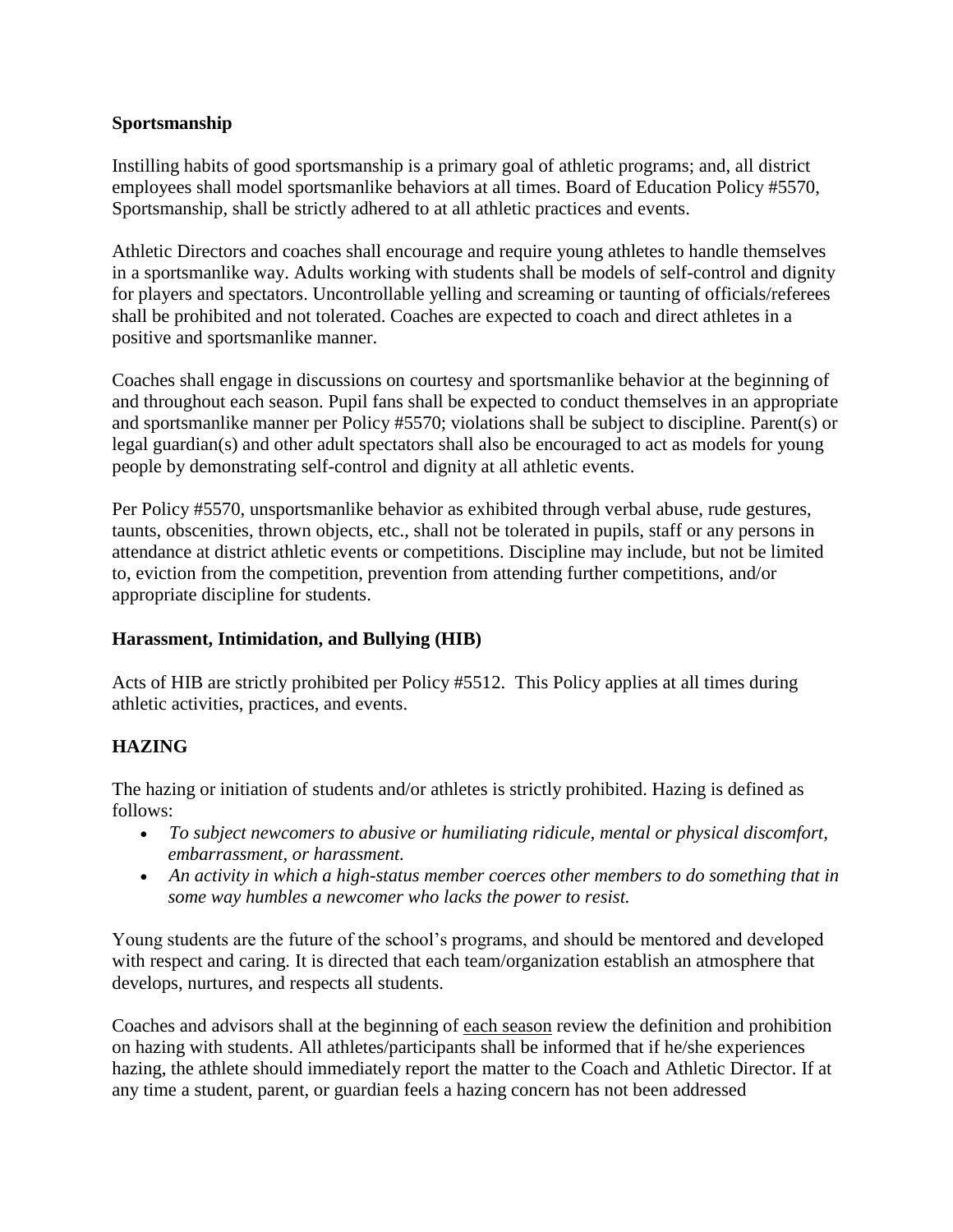satisfactorily, the matter should be reported to the building principal. Concerns about hazing that a student, parent or guardian feels have not been addressed sufficiently by the principal should be reported to the Superintendent of Schools. Confirmation of such shall be documented in writing by each student and parent. The Athletic Directors are responsible to create a form documenting this with a sign-off for students and parents. Forms shall be maintained by the A.D.'s.

Supervision of athletes/activity participants

Athletes shall be properly supervised at all times, including in locker rooms.

Process for Try-Outs and Cuts

- 1. When try-outs and cuts are utilized, selections of athletes must be based upon each candidate's skills, abilities, work ethic, and attitudes.
- 2. Process and criteria for try-outs and decision regarding cuts MUST be clearly documented by coaches and approved by the Athletic Director.
- 3. The Athletic Director and/or Principal are responsible to hear parent complaints/appeals. The Principal's determination is final. The Superintendent shall not consider appeals regarding athletic cuts, provided District policy has been followed.

# **Behavior of Coaches and Advisors**

Consistent with Policy #5570. Sportsmanship, Coaches and advisors shall be positive role models for young people, and; therefore, shall display respect, poise, and self-control at all times. This includes the respectful treatment of others, refraining from the use of inappropriate or foul language, and demonstrating self-discipline by remaining in control in all situations.

Coaches shall provide positive support, care, and encouragement for all student athletes according to the following. Coach shall:

- 1. Encourage and require sportsmanship from players, fellow coaches, officials, parents, and spectators at every practice and athletic contest
- 2. Model good sportsmanship in all circumstances, according to Board of Education Policy \$5570.
- 3. Place the emotional and physical well-being of student athletes ahead of a personal desire to win.
- 4. Treat each player as an individual, remembering the large range of emotional and physical development for young athletes.
- 5. Provide a safe physical and emotional playing environment for athletes.
- 6. Provide a learning environment with the belief that the practice field/court is a classroom.
- 7. Not argue or complain about an official's decision; never taunt an official.
- 8. Consistently seek to expand professional knowledge regarding principles of coaching and best practices.
- 9. Plan and prepare for practices and competition, just as a teacher prepares for effective classroom lessons. Maintain effective management and organizational practices; maintain detailed records, and consistently communicate important information to the student athletes and parents/guardians.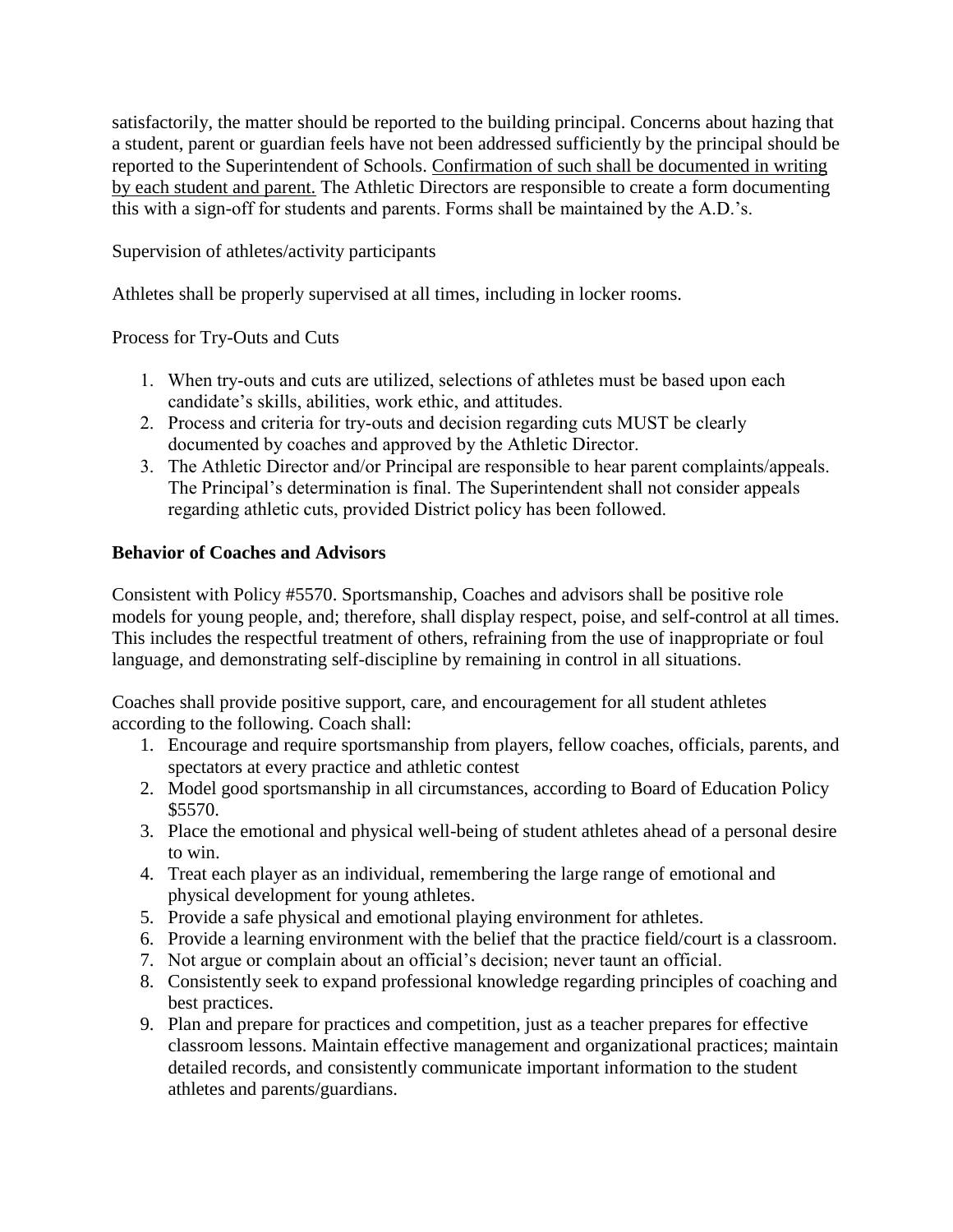#### **Athletic Codes of Conduct**

All athletes, coaches, and parents/guardians shall each season be required to review and sign an *Athletic Code of Conduct*, which reflects the following. The Athletic Director shall be responsible to maintain such records.

Expectations for Athletes:

- 1. Train consistently as advised by the coach and athletic trainer.
- 2. Abide by team rules.
- 3. Maintain academic responsibilities.
- 4. Demonstrate consistent willingness to learn and progress.
- 5. Abide by the rules and regulations of the school and district.
- 6. Demonstrate good sportsmanship at all times during practices and athletic contests, consistent with Board of Education Policy #5570.

Expectations for Coaches:

Coaches shall provide positive support, care, and encouragement for all student athletes according to the following. Coach shall:

- 1. Encourage and require sportsmanship from players, fellow coaches, officials, parents, and spectators at every practice and athletic contest
- 2. Model good sportsmanship in all circumstances, according to Board of Education Policy #5570.
- 3. Place the emotional and physical well-being of student athletes ahead of a personal desire to win.
- 4. Treat each player as an individual, remembering the large range of emotional and physical development for young athletes.
- 5. Provide a safe physical and emotional playing environment for athletes.
- 6. Provide a learning environment with the belief that the practice field/court is a classroom.
- 7. Not argue or complain about an official's decision; never taunt an official.
- 8. Consistently seek to expand professional knowledge regarding principles of coaching and best practices.
- 9. Plan and prepare for practices and competition, just as a teacher prepares for effective classroom lessons. Maintain effective management and organizational practices; maintain detailed records, and consistently communicate important information to the student athletes and parents/guardians.

#### **Expectations for Parents/Guardians as Spectators:**

Parents/Guardians as spectators shall provide positive support, care, and encouragement for all student athletes participating in athletic programs. Parents/Guardians as spectators shall:

- 1. Encourage sportsmanship from players, coaches, officials, other parents, and spectators at every practice and athletic contest.
- 2. Exhibit sportsmanship and positive support for everyone involved in athletic contests.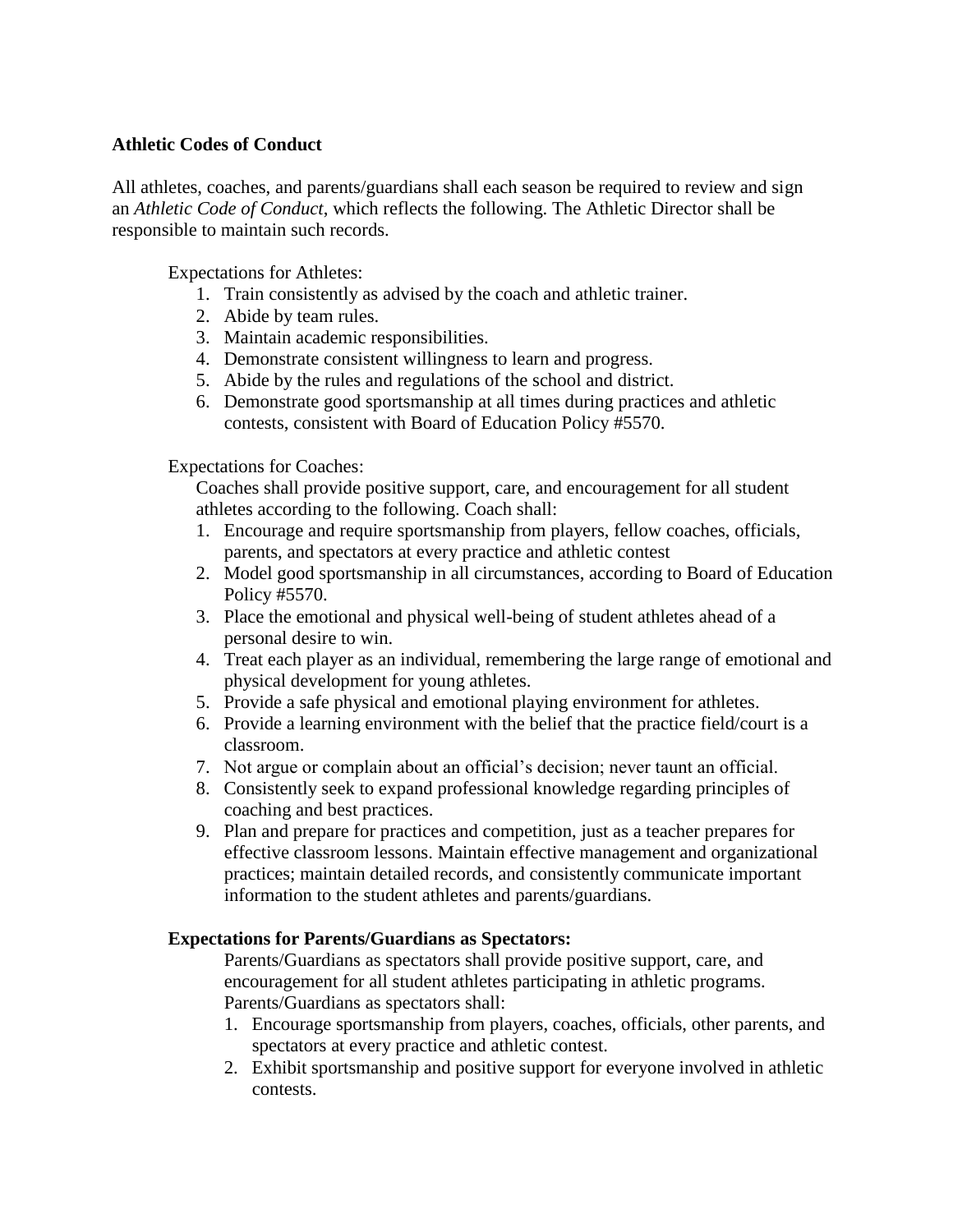- 3. Not place a burden on athletics to win games/matches. The primary purpose of interscholastic athletics is to promote the physical, emotional, and social development of student athletes.
- 4. Not argue or complain about an official's decision; not taunt officials.
- 5. Refrain from being a sideline coach or referee; provide positive support for all players on all teams; never taunt or engage in disrespectful behavior toward a coach.
- 6. Support efforts to provide an environment that is free from drugs, tobacco, and alcohol; refrain from their use at all school-related events.
- 7. Provide consistent guidance and direction to student athletes to treat all other players, coaches, fans, and officials with respect.

## Parent Consent

No pupil may participate in a school-sponsored physical activity outside the regular physical education curriculum without a signed consent form from a parent(s) or legal guardian(s) naming the activity and acknowledging that the activity may be hazardous.

# **Eligibility Standards**

A pupil who wishes to participate in athletic competition must submit, on a form provided by the district, the signed consent of his/her parent(s) or legal guardian(s). The consent of the parent(s) or legal guardian(s) of a pupil who wishes to participate in interscholastic athletics must include an acknowledgment of the physical hazards that may be encountered in the sport.

Pupil participation in athletic competition shall be governed by the following eligibility standards:

- 1. Pupil must be under nineteen years of age on September 1.
- 2. Pupil must satisfactorily undergo a physical exam by a physician and turn in permission/medical form.
- 3. Pupil athletes must have attained **30** credits required by the State of New Jersey for graduation during the immediately preceding year to be eligible for athletic competition.
- 4. A one time probationary period will be available to pupils who are in one of the following situations prior to the end of the semester:
	- a. Lower than sixty percent but not failing career major area;
	- b. Failed one subject with overall passing average.

The probations period will last three weeks (fifteen school days). During this time, the pupil athlete will be expected to complete homework assignments, pass tests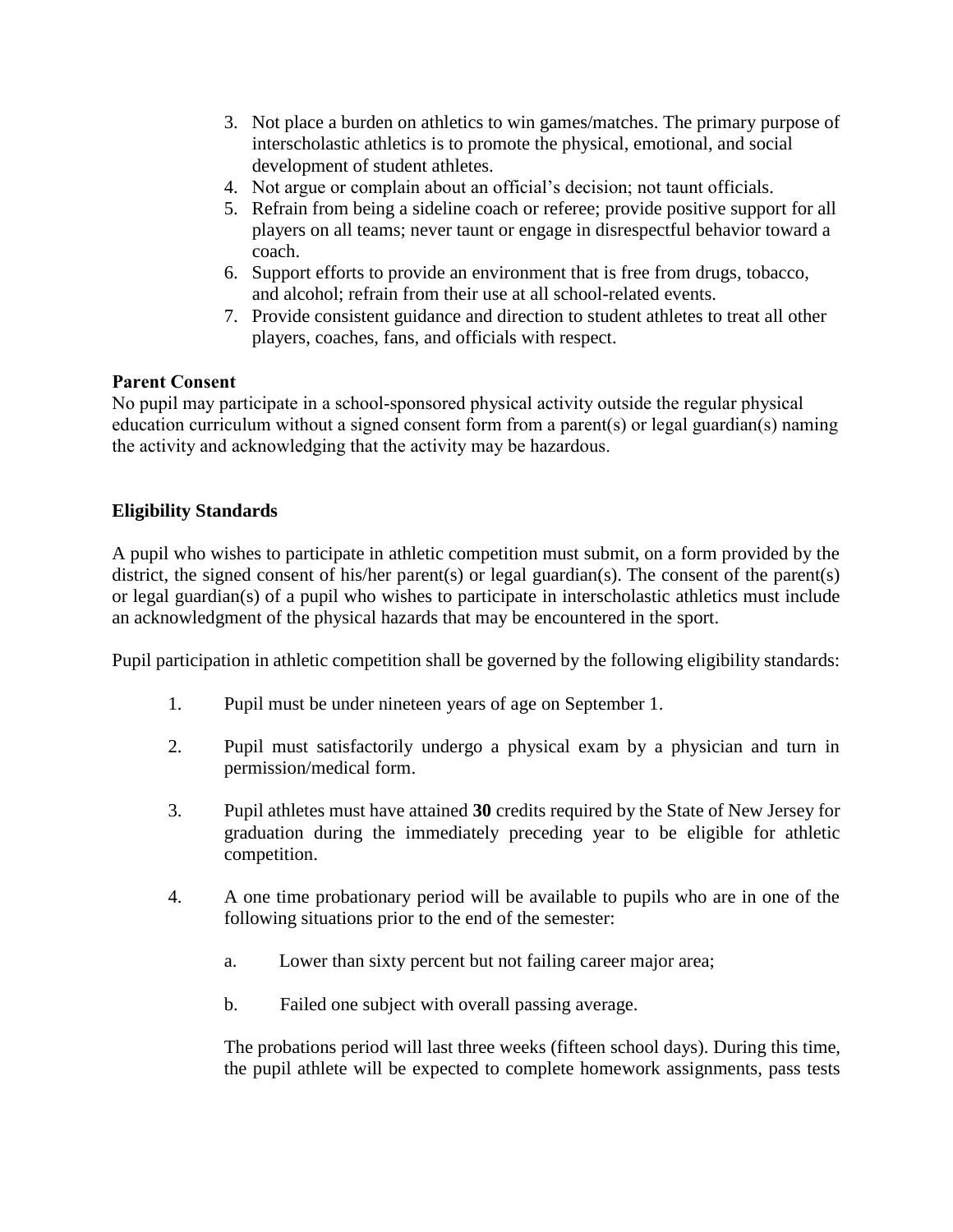and quizzes and participate in class to the best of his/her ability. The pupil athlete should seek additional help such as tutoring or extra credit assignments.

The pupil will be monitored weekly by the coach. If failure status continues, probationary opportunity will be over. If at the end of the probationary period the pupil athlete is still in a failure situation, he/she will no longer be eligible for athletics.

- 5. Pupils must abide by all other articles set down by NJSIAA constitution, bylaws, and rules and regulations.
- 6. A pupil in grade 10, 11, or 12 who in the previous school year earned twenty-five percent of the total number of credits required by the State for graduation is eligible for participation in sports in the fall and winter seasons. A pupil in grade 9, 10, 11, or 12 who in the fall semester earned twelve and one-half percent of the total number of credits required by the State for graduation is eligible for participation in sports in the spring season.

Notice of these eligibility requirements shall be given to pupils.

# Attendance Standards

Attendance standards shall be those set in Board Policy. In particular, a pupil shall not participate in a performance, exhibition, practice or athletic event unless he/she has been present in school that day or has been absent for an excused reason other than for sickness. Disciplinary Standards

Disciplinary standards are based on Board Policies. Pupils on disciplinary suspension may not practice, perform or compete. The Superintendent and the Building Principal shall decide at the end of a suspension whether the pupil may return to practice and competition.

# Special Education Pupils

To participate in interscholastic competition, special education pupils must meet the same requirements listed above in conformity with IEPs.

Home-schooled pupils are not eligible to participate in the high school interscholastic athletic program of this district.

## **Health Requirements**

Good physical condition, freedom from injury, and full recovery from illness are prerequisites to participation in athletic competition and practice for such competition. HIV status shall not be screened as a part of athletic physicals or reported in school health records.

An examination of each candidate for a school athletic squad or team shall be conducted within 365 days prior to the first practice session with examinations being conducted at the medical home of the pupil. The "medical home" is defined as a health care provider and that provider's practice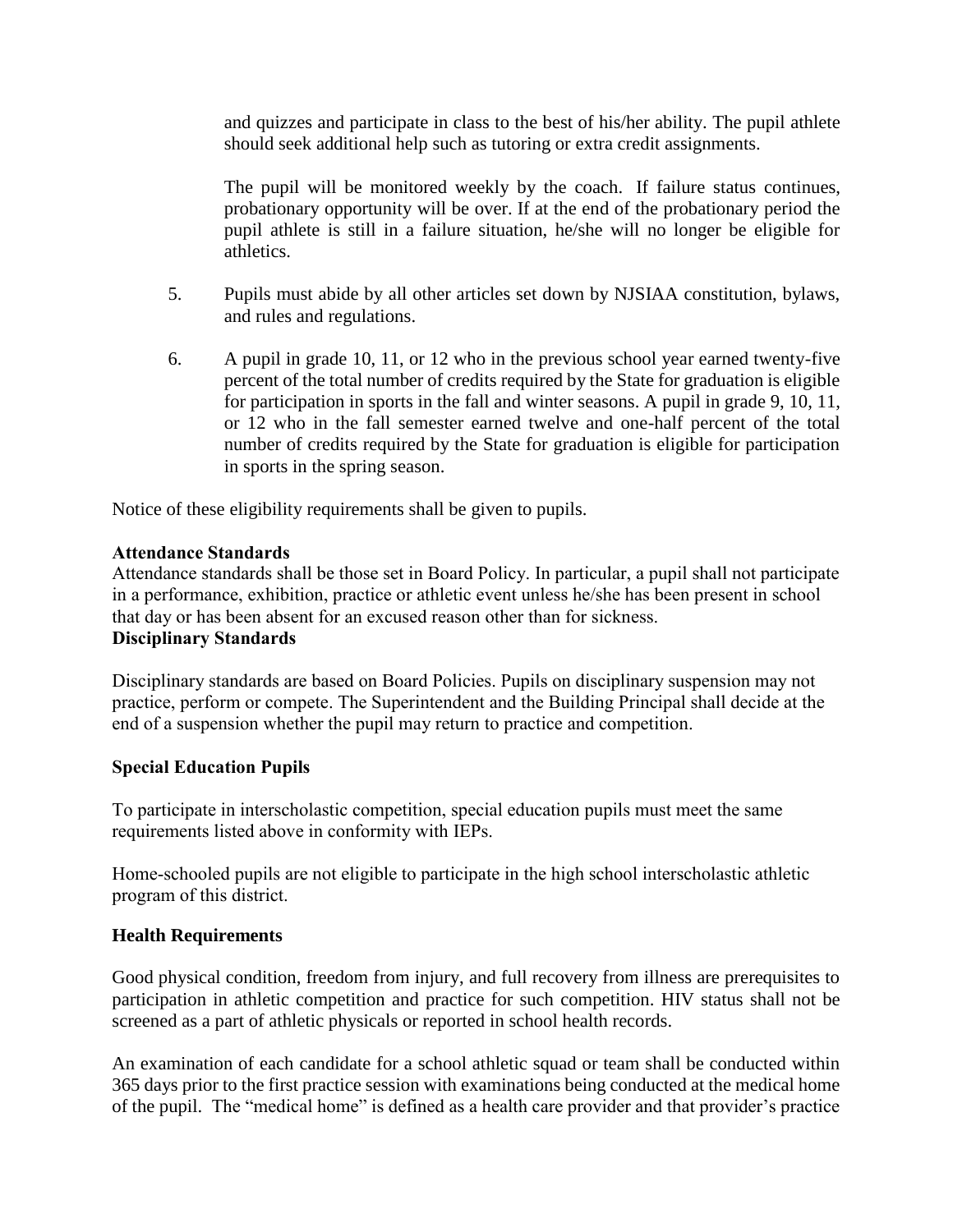site chosen by the pupil's parent(s) or legal guardian(s) for the provision of health care. Since the school physician is a "health care provider", the parent(s) or legal guardian(s) may chose either the school physician or their own private physician to provide the medical examination.

The medical examination shall be conducted in accordance with N.J.S.A 6A:16-2.2(h)1 and 2 and Regulation 2431.2. The medical report shall include a determination concerning the pupil's participation on an athletic team or squad from the examining physician, nurse practitioner/clinical nurse specialist, or physician's assistant. The medical report shall be provided to the school physician if the school physician did not provide the medical examination.

If the pupil's medical examination was completed more than ninety days prior to the first practice session, the pupil must provide a health history update of medical problems experienced since the last medical examination in accordance with N.J.A.C. 6A:16-2.2(h)4. This health history must be completed and signed by the parent(s) or legal guardian(s).

The school district will provide written notification to the parent(s) or legal guardian(s), signed by the school physician, stating approval of the pupil's participation in the athletics, based solely on the medical report, or the written reasons for the school physician's disapproval of the pupil's participation. The school physician's signature on the notification indicates the medical report complies with the requirements of N.J.A.C. 6A:16-2.2(h)5.

The health findings of this medical examination shall be maintained as part of the pupil's health record.

The medical examination conducted to determine the fitness of a candidate for athletic competition and the health history update must include, as a minimum, the respective medical history information and physical assessments set forth in rules of the State Board of Education and incorporated in their entirety in regulations implementing this policy.

The medical examination to determine the fitness of a pupil to participate in athletics shall include, as a minimum, the following:

A medical history questionnaire, completed by the parent(s) or legal guardian(s) of the pupil, to determine if the pupil:

- 1. Has been medically advised not to participate in any sport, and the reason for such advice;
- 2. Is under a physician's care and the reasons for such care;
- 3. Has experienced loss of consciousness after an injury;
- 4. Has experienced a fracture or dislocation;
- 5. Has undergone any surgery;
- 6. Takes any medication on a regular basis, the names of such medication and the reasons for such medication;
- 7. Has allergies including hives, asthma and reaction to bee stings;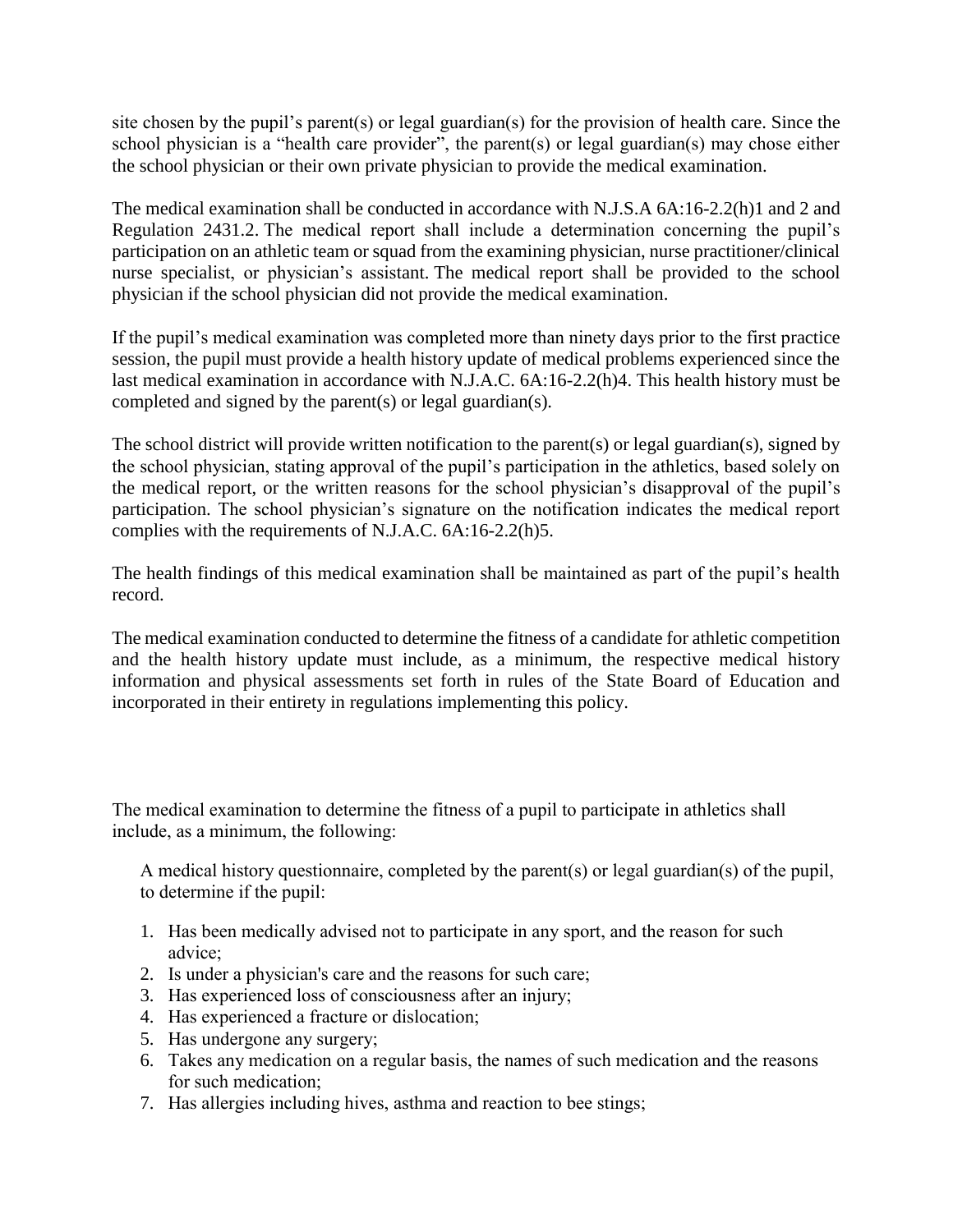- 8. Has experienced frequent chest pains or palpitations;
- 9. Has a recent history of fatigue and undue tiredness;
- 10. Has a history of fainting with exercise; and
- 11. Has a history of family members dying suddenly.

A physical examination which shall include, as a minimum, no less than:

- 1. Measurement of weight, height, and blood pressure;
- 2. Examination of the skin to determine the presence of infection, scars of previous surgery or trauma, jaundice, and purpura;
- 3. Examination of the eyes to determine visual acuity, use of eyeglasses or contact lenses, and examination of the sclera for the presence of jaundice;
- 4. Examination of the ears to determine the presence of acute or chronic infection, perforation of the eardrum and gross hearing loss;
- 5. Examination of the nose to assess the presence of deformity, which may affect endurance;
- 6. Assessment of the neck to determine range of motion and the presence of pain associated with such motion:
- 7. Examination of chest contour;
- 8. Auscultation and percussion of the lungs;
- 9. Assessment of the heart with attention to the presence of murmurs, noting rhythm and rate;
- 10. Assessment of the abdomen with attention to the possible presence of hepatomegaly, splenomegaly, or abnormal masses;
- 11. Assessment of the back to determine range of motion and abnormal curvature of the spine;
- 12. Examination of extremities to determine abnormal mobility or immobility, deformity, instability, muscle weakness or atrophy, surgical scars and varicosities;
- 13. Examination of the testes to determine the presence and descent of testes, abnormal masses or configurations, or hernia;
- 14. Assessment of physiological maturation; and
- 15. Neurological examination to assess balance and coordination and the presence of abnormal reflexes.

All students participating on an interscholastic athletic team must submit the following completed forms to the school nurse prior to the designated deadline date for each athletic season:

- o PARENTAL CONSENT FOR PARTICIPATION IN INTERSCHOLASTIC ATHLETICS FORM (for each season of participation)
- o NJSIAA PRE-PARTICIPATION QUESTIONNAIRE & PARTICIPATION FORM
- o NJSIAA STEROID TESTING POLICY CONSENT TO TESTING FORM (once per year)
- o NJSIAA SPORTS-RELATED CONCUSSION AND HEAD INJURY FACT SHEET AND PARENT/GUARDIAN ACKNOWLEDGEMENT FORM (once per year)
- o NJSIAA SUDDEN CARDIAC DEATH IN YOUNG ATHLETES ACKNOWLEDGEMENT FORM (ONCE PER YEAR)